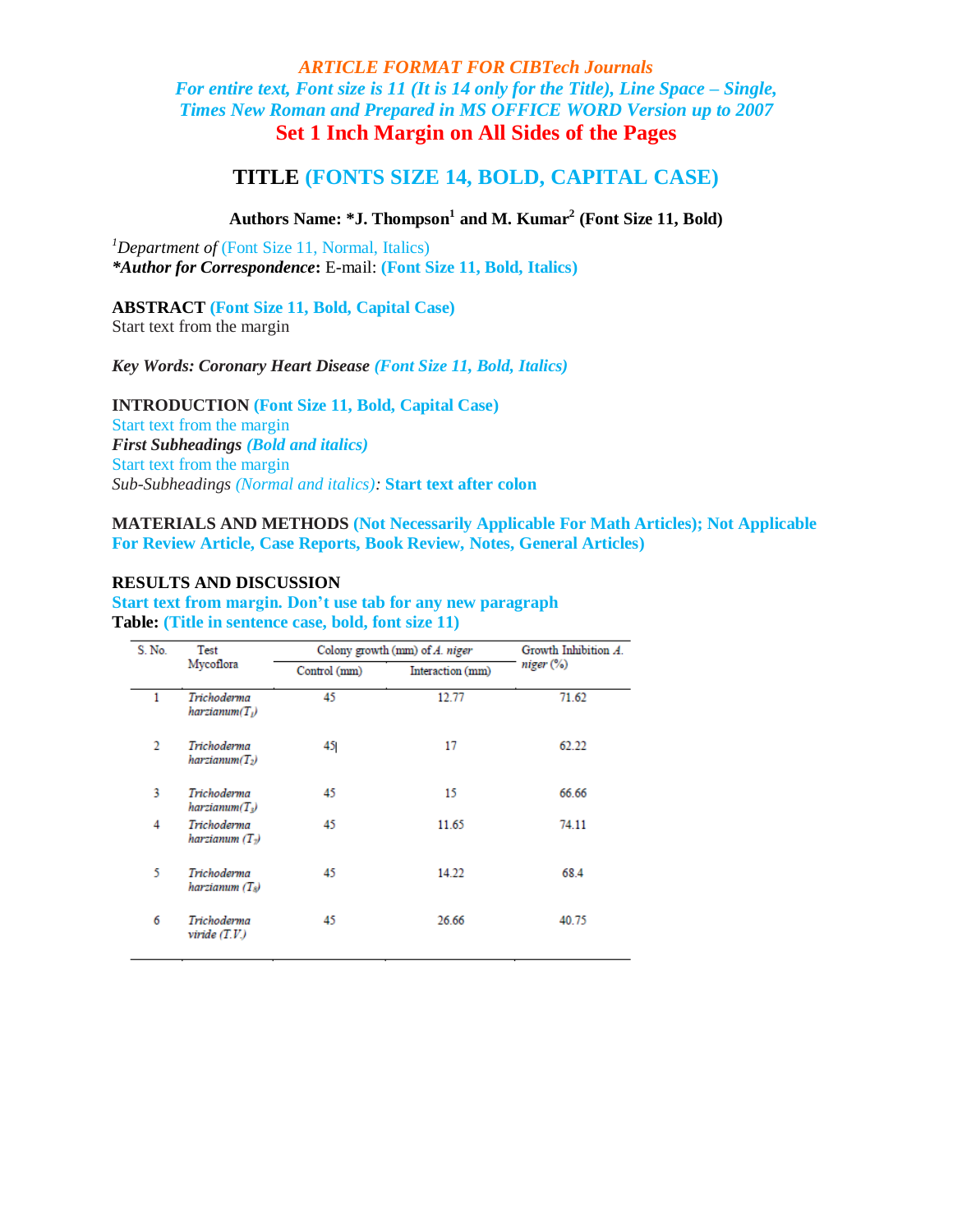

Figure 1: Successful in vitro culture of Artemisia nilagirica from the leaf explants. A - Effective callus formation in MS medium containing BAP and NAA at 2.5 mg/l and 0.5 mg/l. B - Higher response of callus for shoot formation in MS medium fortified with BAP and IAA at 3.0 mg/l and 0.6 mg/l. C - High degree of multiple shoot formation while subculturing onto MS medium supplemented with BAP, NAA and IAA at 1.0, 1.0 and 0.3 mg/l respectively. D - More pronounced root formation during subculturing onto MS medium containing 1.0 mg/l of IBA.

## **ACKNOWLEDGEMENT**

### **REFERENCES**

*Regarding Citing References within the Text:* Instead of quoting references using numeric superscript or numeric values in the text, quote them by author's surname with years written within the brackets. *Following things must be kept in mind while writing and submitting the reference portion of any article*

- Only surname of author should be written followed by his/her initials.
- References should be arranged alphabetically
- Year to be written at the end of the author's list.
- Put year within the brackets.
- Put dot after year of publication.
- Write full title of the paper cited.  $\bullet$
- Write full name of the journal; Write full name and place of the book publishers where ever  $\bullet$ applicable.
- Delete any punctuation mark between author's initials, before volume number and page number.
- Volume number should be bold.